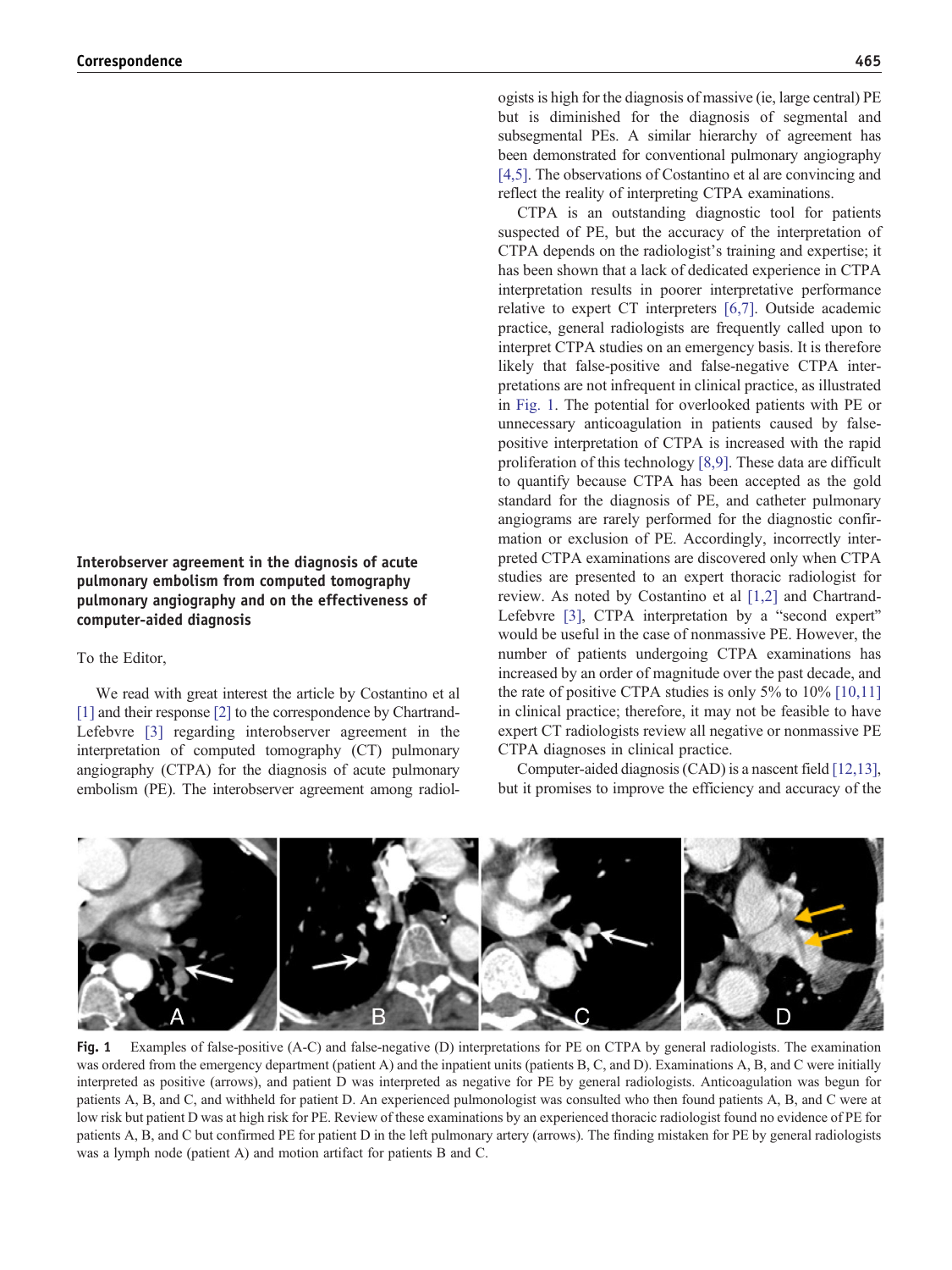CTPA diagnosis of PE. We have been developing a CAD system [14-16] for the diagnosis of PE, which has undergone preliminary evaluation in several clinical studies:

- (1) Clinical study 1 [17] evaluated our system with 43 patients suspected of PE. The mean overall sensitivity for our system alone was 83% at a specificity of 80%. All CTPA studies were also read by 3 radiologists (R1, R2, R3), and their sensitivities were 87%, 82%, and 77%, respectively. With the aid of our system, reader sensitivities increased to 98%, 93%, and 92%, respectively ( $P < .0001$ ), indicating that the detection performance of radiologists can be improved through the use of our CAD system.
- (2) Clinical study 2 [18] tested our system with 40 patients, each read by 6 general radiologists and simultaneously and automatically processed by our CAD system. The readers detected 157 (74%) of 212 emboli, with a sensitivity of 97% (63/65) for central and 70% (103/147) for peripheral emboli with 9 false-positive findings. Our PE CAD algorithm detected 168 (79%) of 212 emboli, reaching a sensitivity of 74% (48/65) for central and 82% (120/147) for peripheral emboli. A total of 154 CAD PE candidates were considered false positives, yielding an average of 3.85 false positives per case. This was an earlier version of our system that was tuned to detect peripheral emboli. These results indicate that our system offers benefits for CTPA interpretation when used as a second reader, especially for peripheral emboli.
- (3) Clinical study 3 [19] examined the influence of our PE CAD system on interpretations performed by radiology residents in 25 patients with a total of 107 confirmed emboli as the reference standard. Four radiology residents first independently analyzed all CTPA studies and then reanalyzed all studies with the aid of our system. PE-level (on a per-embolus basis) and patient-level<sup>1</sup> (on a per-patient basis) analyses were performed. At the PE level, the improvement in radiology resident sensitivity was from 46.7% to 52.3% (reader 1), from 57.9% to 59.8% (reader 2), from 55.1% to 60.7% (reader 3), and from 54.2% to 62.6% (reader 4). The mean PE-level sensitivity increased from 53.5% to 58.9 ( $P < .028$ ). The mean false-positive rate of CAD was 2.4 per case with respect to the reference standard. At the patient level, the improvement was from 70.8% to 83.3% (reader 1), from 79.2% to 87.5% (reader 2), and from 91.7% to 100% (reader 4), whereas reader 3 maintained 100% performance without and with CAD. Our CAD system enabled correct PE diagnosis for an additional 4 patients overall.
- <sup>1</sup> Existing CAD algorithms  $[12-16,20-22]$  are designed for PE-level detection (localizing individual emboli). This study simply used the capability offered by our system in PE-level detection [14-16] to assist the residents in achieving their patient-level diagnoses (excluding non–PE patients and dispatching PE patients to treatment).

(4) Clinical study 4  $[23]^2$  used the PE detection capability of our CAD system to prospectively investigate its potential value in PE severity assessment through the characterization of embolic burden. This study used 58 patients with PE whose CTPA studies were analyzed by 4 observers to assess the embolic burden using the Mastora index [25] and by our CAD system. Interobserver agreement for PE severity was enhanced by consensus with CAD data, and the perceptual scoring errors were significantly decreased after CAD consensus ( $P \leq .005$ ). Misclassifications of PE risk groups occurred in 27.6%, 24.1%, 5.2%, and 5.2% of patients for readers 1 to 4, respectively, and were corrected by CAD consensus in 56.3%, 36%, 33.3%, and 33.3% of misclassified patients, respectively ( $P \le$ .05). These results indicate that CAD provides an incremental improvement in the accuracy of embolic load assessment compared with the radiologist's interpretation and that it may therefore be a valuable adjunct for risk stratification for patients with PE.

Our CAD system is not designed to replace radiologists but rather to enhance and extend the radiologist's capabilities through a synergy between the computer and the radiologist [26]. The 4 clinical studies collectively demonstrate that this CAD system offers capabilities that complement those of radiologists, leading to overall increased sensitivity and reduced variability associated with the CTPA diagnosis of PE, as well as enhanced consistency in the Mastora index for risk stratification in patients with PE. We expect that the improved diagnostic capability will result in fewer complications related to PE overdiagnosis as well as a reduction in complications resulting from PE underdiagnosis, and that the enhanced capability in risk stratification will ultimately lead to the improved management of patients afflicted with lifethreatening PE, one of the most difficult diagnostic conditions and a major health problem in the United States according to the Surgeon General [27].

> Jianming Liang PhD Department of Biomedical Informatics Arizona State University Arizona Biomedical Collaborative Phoenix, AZ 85004, USA

Michael B. Gotway MD Scottsdale Medical Imaging an affiliate of Southwest Diagnostic Imaging Scottsdale, AZ, USA

<sup>2</sup> Note that the segmental vessel-based sensitivity, which is used in Engelke et al [23,24], is not a suitable measure for evaluating CAD performance. An embolus may extend into multiple vessel segments, but there is no need to detect the same embolus multiple times. By design, our CAD algorithm aims to provide a single CAD finding per embolus [14-16]. The embolus-based sensitivity reported by the same investigators in a recent study [23] is more meaningful both clinically and algorithmically.